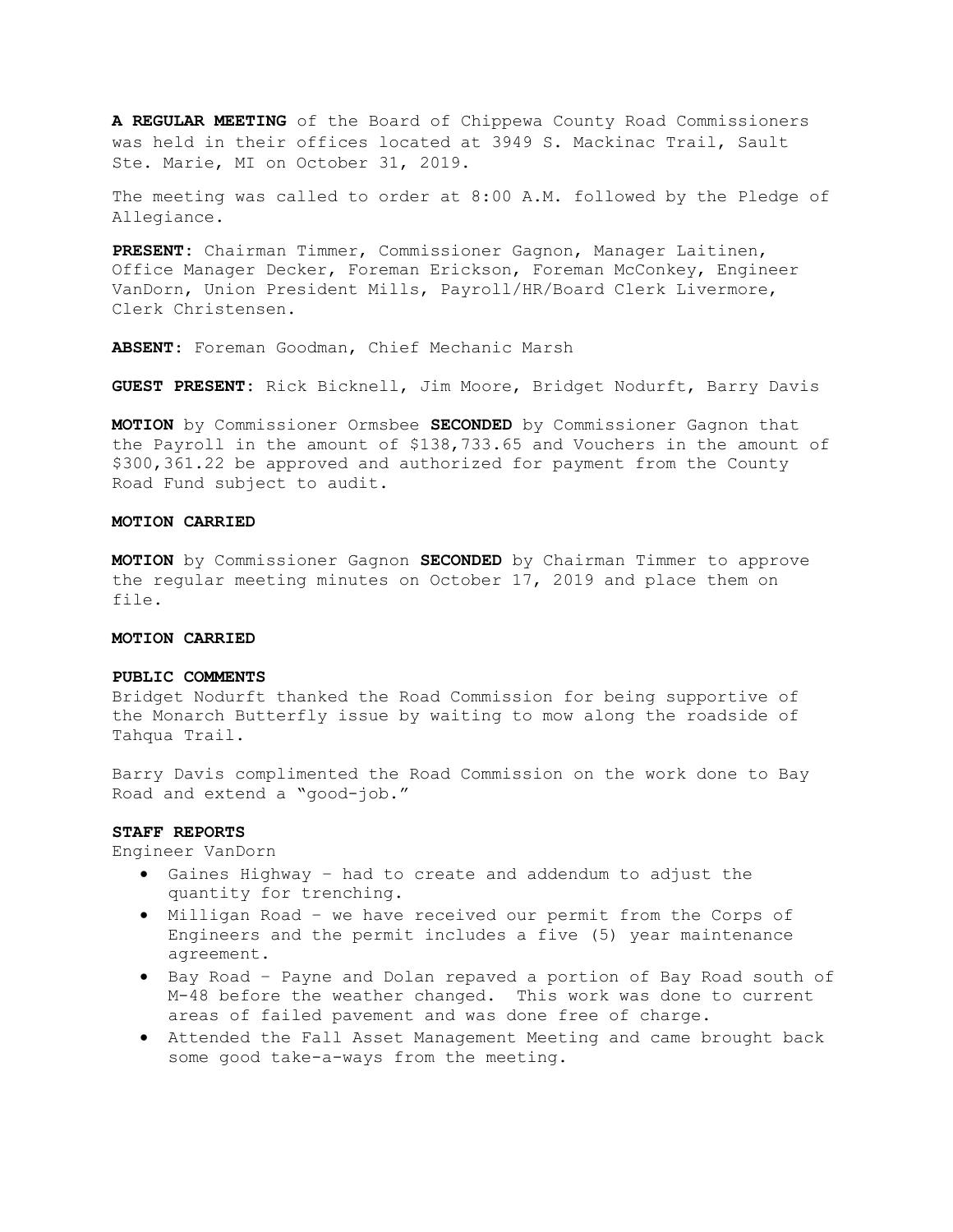Foreman Erickson

- Worked on patching culverts on Sugar Island.
- Mixing Ice Sand for winter work.
- . The crew has been out snow-staking routes.
- We are cold patching where we can, but the wet and cold weather have made it difficult.
- We have been out on I-75 working on plugged culverts.

Foreman McConkey

- Changed out three steel pipes the new pipes seem to be a better pipe than the plastic ones we have been using.
- **•** Snow staking routes.
- We've been installing the sand hoppers on the trucks.
- The mechanic has been busy working on trucks in preparation of winter.

Office Manager Decker

Nothing at this time.

Clerk Christensen

- The large bills in this run for A/P were for striping and our share of the Lakeshore Drive project.
- Spent some time looking for grants to offset the cost of the fuel pumps we are looking at.

Union President Mills

No Report

Payroll/H.R./Board Clerk Livermore

 Abby and I have been working to get our staff registered at the Federal Motor Carriers Safety Administration Clearinghouse. The regulation requires our drivers to be registered by January 6, 2020. Abby and I visited our Pickford and Brimley garages last week to assist the staff in the registration process. We will go to Drummond Island next week. As of this morning, we have nine employees left to register.

Chief Mechanic Marsh

Nothing at this time.

## MANAGER'S REPORT

- Our winter salt has been delivered.
	- o 5,000 ton to Eckerman
	- o 6,000 ton to Kinross
	- o 600 ton to Goetzville (smaller salt barn)
- Worked on next year's budget and capital outlay with Brian.
- Met with EGLE (MDEQ) on potential wetland mitigation on Neebish Island by ferry dock road.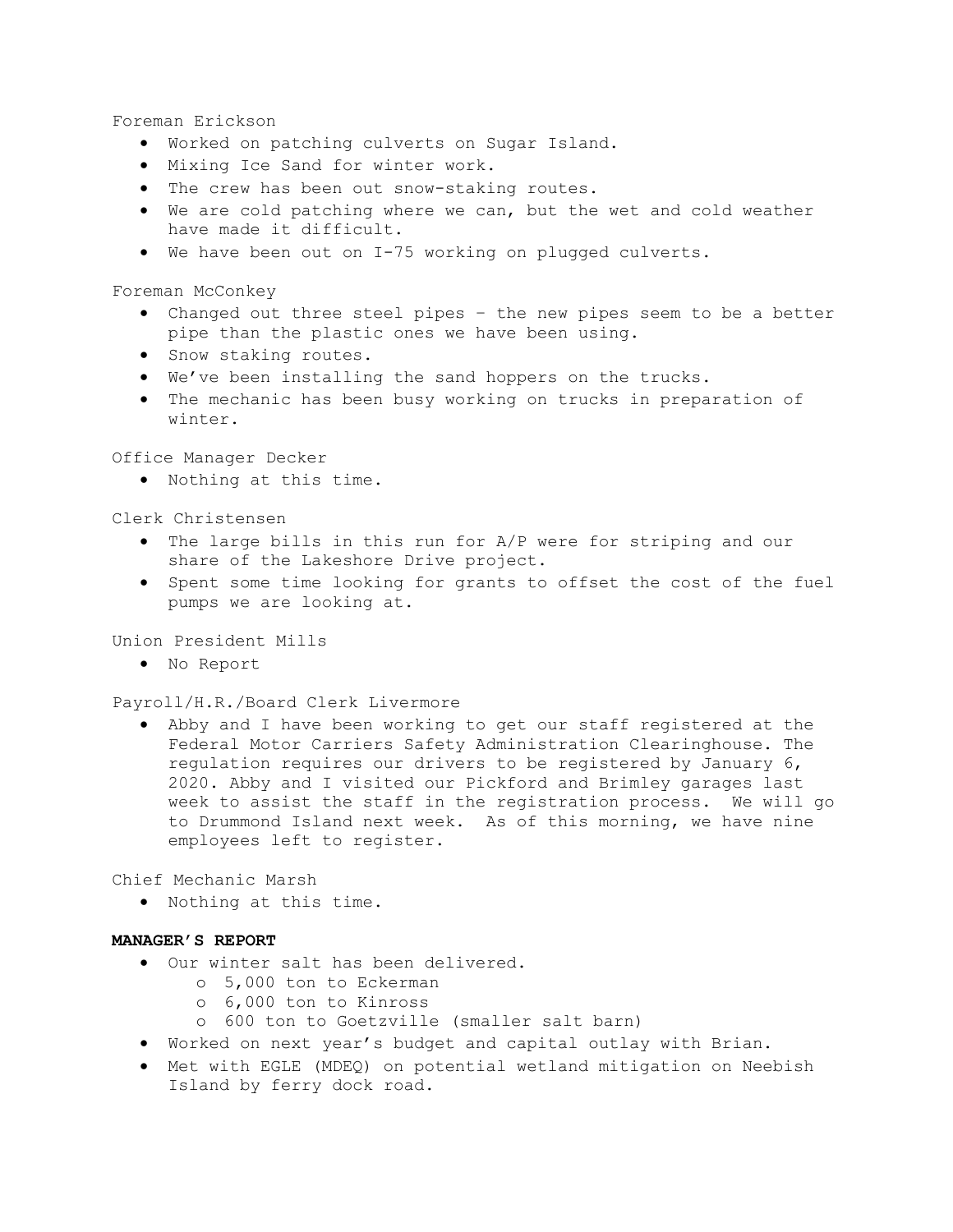- Started the conversation with the Corps of Engineers to get us access into the waste stone piles for riprap stone to repair erosion on Spring Bay Road, Whitefish Point Road, and a portion on M-123.
- The drainage work on Milligan Road is wrapping up.
- We have a new welder starting in the garage on Monday.
- . Night operations will begin this weekend.
- We have rented a wheel loader for the Kinross salt shed with potential for a reasonable cost to purchase at the end of the rental agreement.
- Been working with the Michigan State Police on a Spring weight restriction enforcement contract.
- Received an email from the Sault Tribe this morning. They are having difficulty coming to an agreement between their construction and housing offices regarding snow removal in their subdivision off Seymour Road. They are asking for a one season contract for plowing. Will report additional information at the next meeting.
- Met with Whitefish Township residents and the Sierra Club last week regarding the Road Commission garage property located in Whitefish Township. There is a presentation on this meeting under new business.

## NEW BUSINESS

- A. Bridget Nodurft and Rick Bicknell provided a presentation of the contamination/pollution of the land where the old Road Commission garage is located. Rob Laitinen presented information obtained from the last soil testing (2019 report from 2018 samples). Discussion ensued.
- B. MOTION by Commissioner Gagnon SECONDED by Commissioner Ormsbee to approve Resolution 2019-13 Support of Remediation of the Paradise Brownfield to including a change in wording on page two as follows:

"Be it therefore resolved that the Board of Chippewa County Road Commissioners will pursue remediation of the contamination of said parcel of land."

Is changed to:

"Be it therefore resolved that the Board of Chippewa County Road Commissioners will support remediation of the contamination of said parcel of land."

MOTION CARRIED by UNANAMOUS ROLL CALL

#### OLD BUSINESS

Nothing at this time.